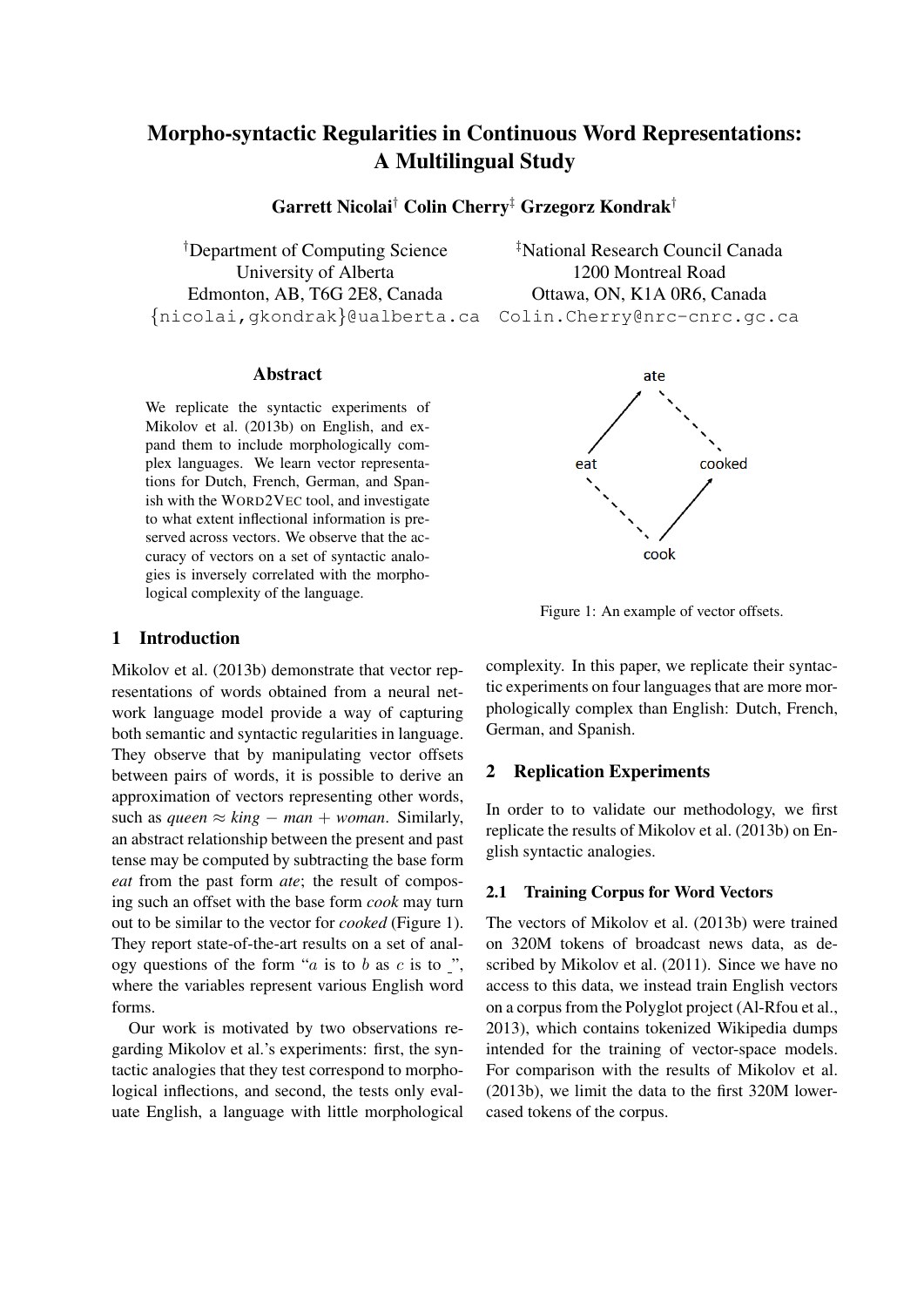Mikolov et al. (2013b) obtain their best results with vectors of size 1600 that combine several models, but do not elaborate how this composite model was constructed. Instead, we take as a point of reference their second-best model, which employs 640 dimensional vectors produced by a single recursive neural network (RNN) language model.<sup>1</sup>

Rather than use an RNN model to learn our own vectors, we employ the far simpler skip-gram model. Mikolov et al. (2013a) show that higher accuracy can be obtained using vectors derived using this model, which is also far less expensive to train. The skip-gram model eschews a language modeling objective in favor of a logistic regression classifier that predicts surrounding words. The WORD2VEC package includes code for learning skip-gram models from very large corpora.<sup>2</sup> We train 640-dimensional vectors using the skip-gram model with a hierarchical softmax, a context window of 10, sub-sampling of 1e-3, and a minimum frequency threshold of 10.

## 2.2 Test Set

The test set of Mikolov et al. (2013b) is publicly available<sup>3</sup>. They extract their gold standard inflections, as well as frequency counts, from tagged newspaper text. Their test set was constructed as follows: after tagging 267M words, the 100 most frequent plural nouns, possessive nouns, comparative adjectives, and verbal infinitives were selected. Each was paired with 5 randomly-selected words of the same part-of-speech, and analogy questions were constructed for each word pair. For example, for the pair *people* and *city*, two questions are created: *people*:*person* :: *cities*:*city*, and its mirror: *person*:*people* :: *city*:*cities*.

To solve the analogies in this test set, we apply the word-analogy tool that is included with WORD2VEC. For each analogy  $a : b :: c ::$ , the tool searches the entire vocabulary for the vector  $d$ that is most similar to the vector estimated by performing a linear analogy on the query triplet  $a, b, c$ :

$$
d = \operatorname{argmax}_{d'} = \cos(d', c + b - a) \qquad (1)
$$

We calculate accuracy as the percentage of analogies

| <b>Test Set</b> | M <sub>13</sub> | Ours |
|-----------------|-----------------|------|
| Adjectives      | 21.0            | 18.8 |
| <b>Nouns</b>    | 40.1            | 55.2 |
| Verbs           | 54.8            | 50.6 |

Table 1: The results of replicating the experiments of Mikolov et al. (2013b) on English.

whose answers are correctly predicted, according to an exact match.

The analogies involve nouns, adjectives, and verbs. Nominal analogies consist of comparisons between singular and plural forms, and possessive and nominative forms. Due to the tokenization method used in our training corpus, we are unable to build vectors for English possessives. We therefore modify the nominal test set to only include questions that contain the singular vs. plural distinction. We make no changes to the adjectival and verbal analogy sets. The adjectival set contains analogies between the comparative and the superlative, the comparative and the base, and the superlative and the base. The verbal set includes comparisons between the preterite, the infinitive, and the  $3rd$  person singular present, but not the past and present participles.

## 2.3 Results

In Table 1, we report two numbers for each part of speech. The first, labeled as M13, is the result of applying the vectors of Mikolov et al. (2013b) to their test set. The results match the results reported in their paper, except for the nominal results, which reflect our modifications described in Section 2.2. The removal of the possessives improves the accuracy from 25.2% reported in the original paper to 40.1%. The second column, labeled as Ours, reports the results for our vectors, which were trained using WORD2VEC on the English data described in Section 2.1.

Our verbal and adjectival vectors obtain slightly lower accuracies than the RNN trained vectors of Mikolov et al. (2013b), but they are not far off. For nouns, however, we obtain higher accuracy than Mikolov et al. The tokenization method that removes possessives from consideration may produce better vectors for singular and plural forms, as it increases the frequency of these types.

<sup>1</sup>The vectors are available at *http://rnnlm.org*.

<sup>2</sup> *https://code.google.com/p/word2vec*.

<sup>3</sup> *http://research.microsoft.com/en-us/projects/rnn*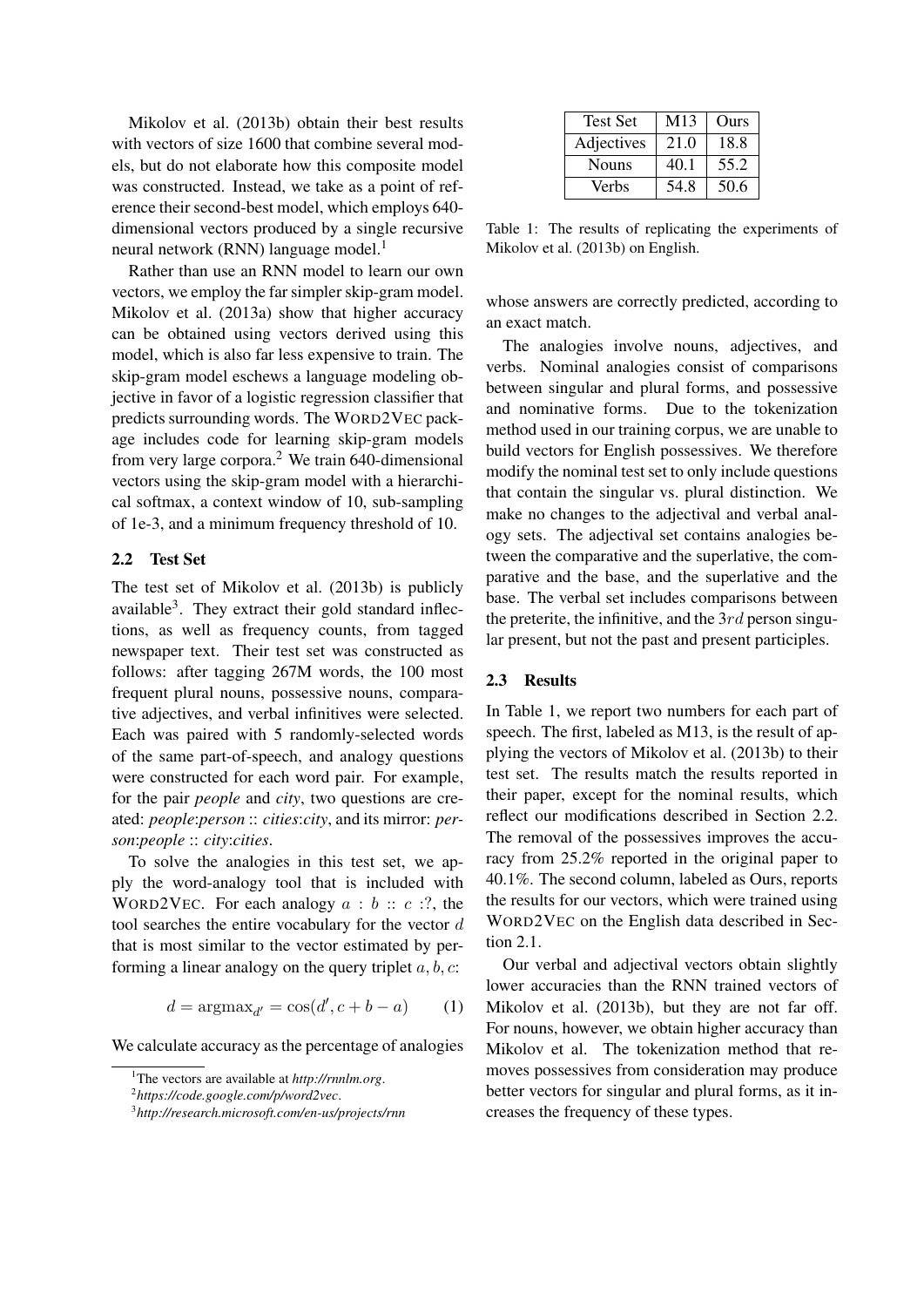# 3 Multilingual Experiments

Our second set of experiments examine to what extent the syntactic regularities are captured by word vectors in four other languages: Dutch, French, German, and Spanish.

### 3.1 Training Corpora for Word Vectors

As in the previous experiment, our training corpora are from the Polyglot project. We limit each corpus to the first 320M lowercased tokens, except for the Dutch corpus, which has only 180M tokens. Since the WORD2VEC tool cannot handle Unicode, we map all non-ASCII characters to unused ASCII characters. We run WORD2VEC with exactly the same hyper-parameters as in Section 2.1. The English experiments in this section use the same training data and vectors as in Section 2, but we construct a new test set to match our methodology for the other languages.

# 3.2 Test Sets

In order to make results between multiple languages comparable, we made several changes to the construction of syntactic analogy questions. We follow the methodology of Mikolov et al. (2013b) in limiting analogy questions to the 100 most frequent verbs or nouns. The frequencies are obtained from corpora tagged by TREETAGGER (Schmid, 1994).

We identify inflections using manually constructed inflection tables from several sources. Spanish and German verbal inflections, as well as German nominal inflections, are from a Wiktionary data set introduced by Durrett and DeNero  $(2013).4$  Dutch verbal inflections and English verbal and nominal inflections are from the CELEX database (Baayen et al., 1995). French verbal inflections are from Verbiste, an online French conjugation dictionary.<sup>5</sup>

Whereas Mikolov et al. create analogies from various inflectional forms, we require the analogies to always include the base dictionary form: the infinitive for verbs, and the nominative singular for nouns. In other words, all analogies are limited to

| <b>Set</b> |                             | υ     | Example                 |  |
|------------|-----------------------------|-------|-------------------------|--|
| $EN-V$     | $\overline{\mathbf{5}}$     | 3096  | go:gone see:?           |  |
| $NL-V$     | 9                           | 5136  | gaan: gegaan zien:?     |  |
| DE-V       | 27                          | 6514  | gehen: gegangen sehen:? |  |
| FR-V       | 48                          | 15573 | aller: allé voir:?      |  |
| ES-V       | 57                          | 22579 | ir:ido ver:?            |  |
| EN-N       | $\mathcal{D}_{\mathcal{L}}$ | 876   | bear: bears lion:?      |  |
| DE-N       | 8                           | 1804  | Bär:Bären Löwe:?        |  |

Table 2: The number of inflectional slots (I) and analogy questions (Q) for each language set.

comparisons between the base form and an inflected form. This is to prevent a combinatorial explosion of the number of analogies in languages that contain dozens of different inflection forms. We also create new English test sets using this methodology, in order to ensure a fair cross-lingual comparison. Table 2 shows the number of analogy questions for each language set. Note that the languages are ordered according to increasing morphological complexity.

Following Mikolov et al., we ensure that all analogies contain at least one pair of non-syncretic forms. It would make little sense to include analogies such as "*set* is to *set* as *put* is to *?*" because both verbs in question have the same present and past tense form. However, we do allow analogies which involve syncretic forms for one half of the analogy. For example, either *taken* or *took* is a correct answer to "*play* is to *played* as *take* is to *?*". These types of questions account for an average of 2.8% of analogies, ranging from 0% for English nouns to 8.9% for German verbs.

The number of questions for each language is a function of the number of inflectional forms, but it is not a simple linear relationship. If each English verb had five different inflections, each with sufficient frequency in the training corpus, we would expect 4000 questions for 100 verbs. This is because each verb should ideally be compared to five other verbs, with the base form paired with the other four inflectional forms, in both directions. The actual number of questions is smaller because some forms are identical, while other forms are observed less frequently than our minimum threshold of 10.

<sup>4</sup>We exclude Finnish because of its high morphological complexity and the small size of the corresponding Polyglot corpus.

<sup>5</sup> *http://perso.b2b2c.ca/sarrazip/dev/verbiste.html*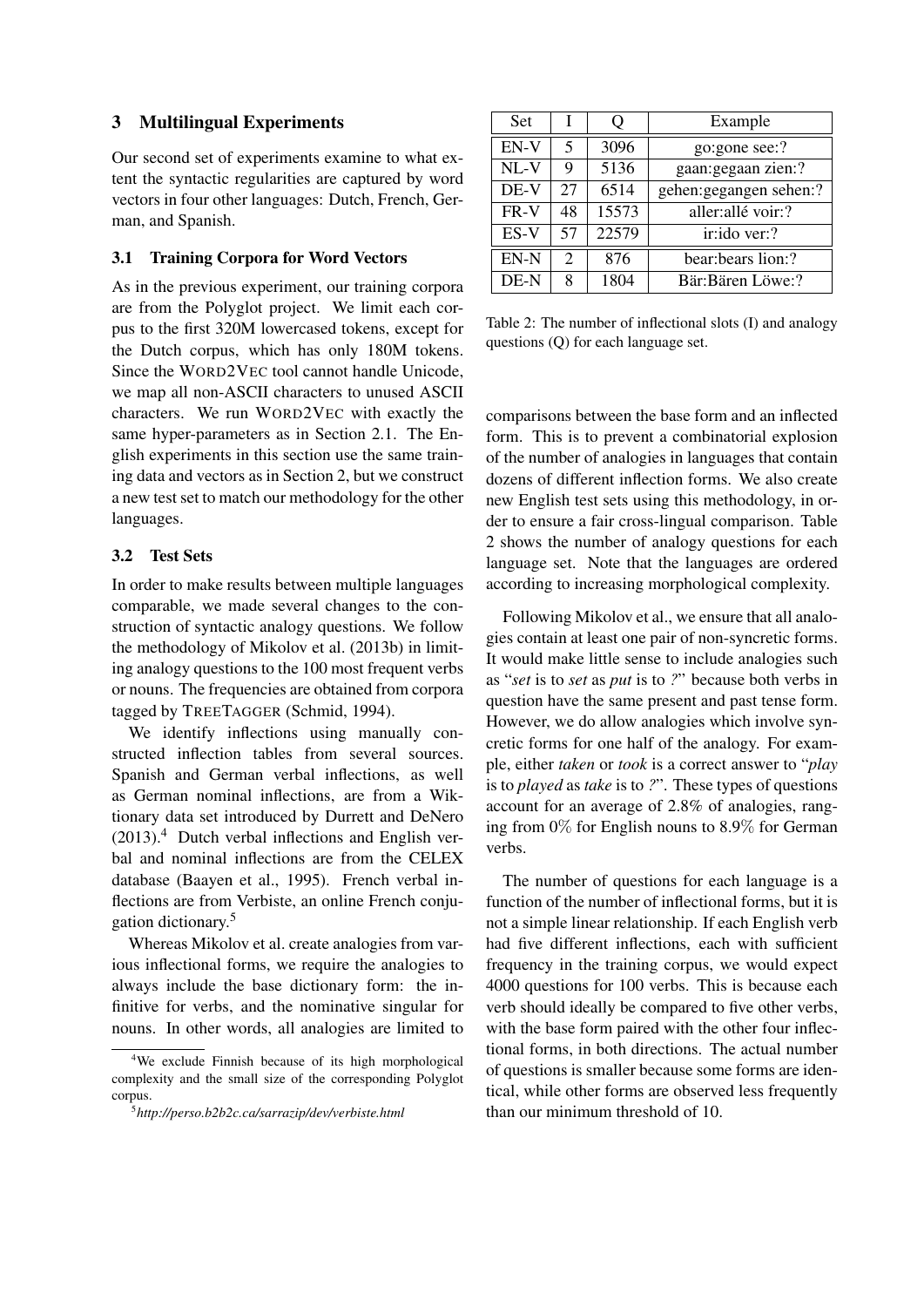| Set    | All Inflections |         | <b>Inflection Subset</b> |         |
|--------|-----------------|---------|--------------------------|---------|
| EN-V   | 52.6            | (21.3k) | 52.6                     | (21.3k) |
| $NL-V$ | 37.8            | (4.5k)  | 33.5                     | (7.0k)  |
| DE-V   | 29.4            | (5.0k)  | 40.0                     | (8.9k)  |
| FR-V   | 25.9            | (0.5k)  | 45.6                     | (8.6k)  |
| ES-V   | 22.8            | (0.5k)  | 48.2                     | (10.6k) |
| EN-N   | 52.2            | (46.9k) | 52.2                     | (46.9k) |
| DE-N   | 28.2            | (18.0k) | 31.9                     | (35.6k) |

Table 3: Accuracy on analogy questions. The median frequencies of the types involved are provided in brackets.

### 3.3 Results

We conduct two experiments to quantify the extent that the syntactic regularities observed in English hold in the other languages. In the first experiment, which is referred to as *All Inflections*, we measure the accuracy of vectors on all inflected forms. In the second experiment, named *Inflection Subset*, we attempt to factor out the variation in the number of inflectional forms across languages by considering only the forms that are observed in English (five forms for verbs, and two forms for nouns).

The results of the experiments are in Table 3. In the *All Inflections* column, we see that the overall accuracy decreases as the morphological complexity increases. However, the *Inflection Subset* column reveals an opposite trend: the accuracy is increasing towards the bottom of the table, (although English stands out as a clear exception). Looking across the rows, the accuracy on the inflection subset is higher than on all inflections, except on Dutch. Noun analogies are only tested on two languages, but they seem to follow the same trends as verbs.

The results in Table 3 are not easy to interpret. It appears the lower frequencies of multiple inflected word forms make the task more difficult, which is reflected in the *All Inflections* results. The median frequencies of individual verb forms in French and Spanish are approximately one-tenth of the corresponding numbers in Dutch and German, which in turn are about one-fourth of the English median. However, these ratios are not neatly correlated with the accuracy results in Table 3.

Regarding the contrasting results in the *Inflection Subset* column, we conjecture that a larger number of inflections may make *individual forms* easier to disambiguate. This in turn allows WORD2VEC to learn more precise vectors for each word type. The median frequencies of the forms in the inflection subset tend to be higher than the corresponding values computed for all inflections, but there is a substantial variation between different languages. Dutch, in particular, sees a similar increase in median frequency to German, but while German accuracy increases, Dutch decreases. We conclude that although frequency is an important factor when performing syntactic analogies with vectors, there must be other factors contributing to these results.

It is perhaps unsurprising that English is the winner on its own inflection set. However, another reason that English does not follow the trend in the *Inflection Subset* column may be related to the frequencies of its small set of wordforms, which are uniformly higher than in other languages. The experiments that we describe in the next section provide additional insights into these results.

## 4 Hyper-Parameter Experiments

In this section, we describe experiments that quantify how the quality of the vectors is affected by the window size and the amount of training data.

#### 4.1 Window size

First, we investigate the role that the window size has on the accuracy of learned vectors. We expect that larger window sizes may create more topicoriented vectors, while small windows result in vectors that capture syntactic information (Turney, 2012). While all experiments in Section 3 used a window size of 10, the languages have different syntactic and morphological patterns, and some of the results observed in Section 3 may simply be a side effect of better or worse window sizes for particular languages. We run an experiment that tests window sizes of 1, 3, 5 and 10, calculating the analogy accuracy for each language and each window size.

Figure 2 shows the results for varying window sizes. While no single window size is best for all languages, we observe that the morphologically complex languages perform better with larger windows. One benefit that larger window sizes may provide is access to more information during vector training,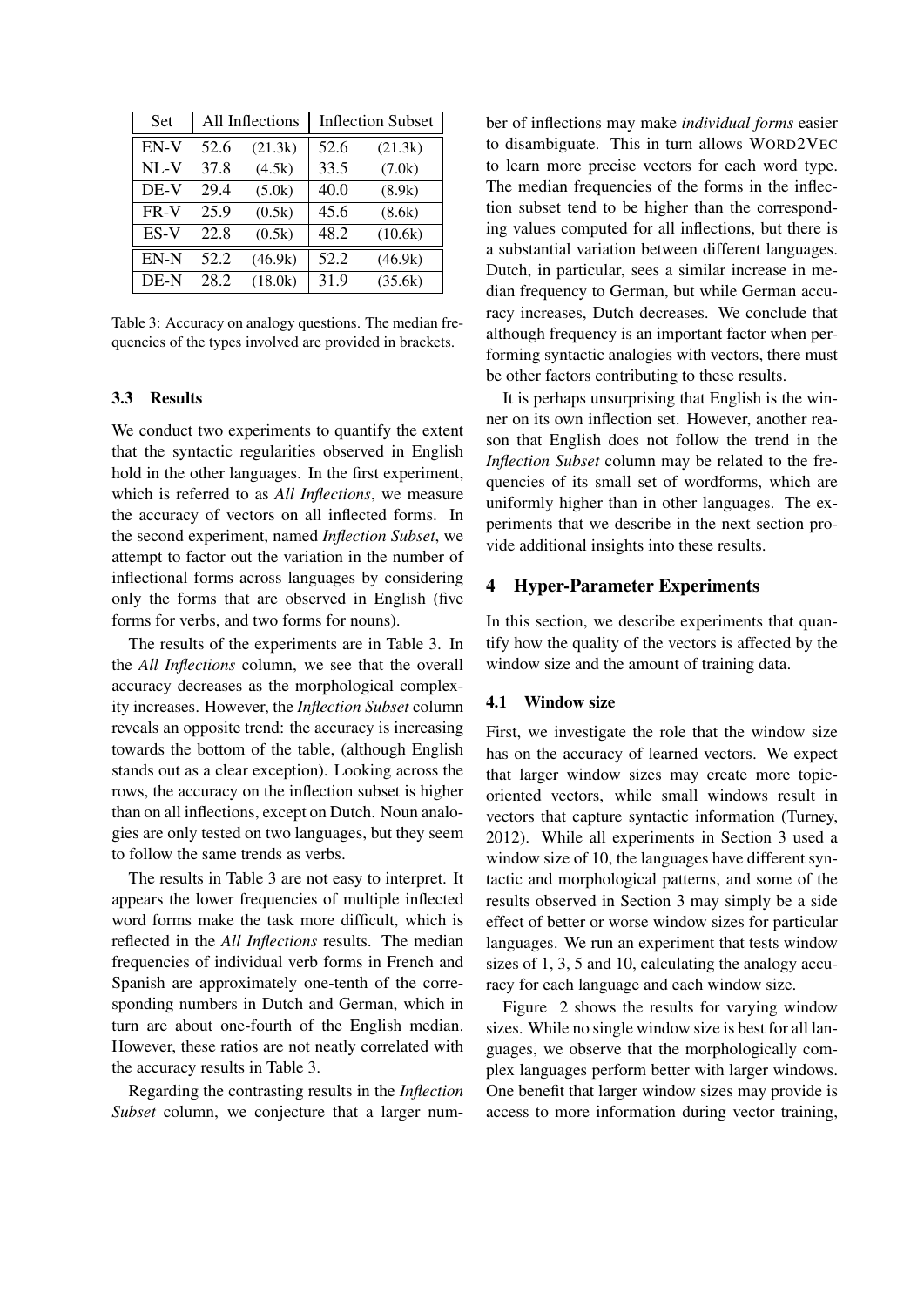

Figure 2: Accuracy for different context windows.

which may be important when each type is observed less frequently. Our next experiment directly investigates the impact of the training data size.

#### 4.2 Learning curves

In this section, we investigate how varying the size of the vector training data affects the vector accuracy. We progressively subsample the training data: starting with the complete training set, we construct a 50% subsample by selecting each sentence for inclusion with probability 0.5. We then iterate this process, each time sampling roughly 50% of the sentences from the previously created subsample, until we have a subsample that is only 1.6% of the original training data. This gives us training sets with approximately 1.6, 3.1, 6.3, 12.5, 25, 50, and 100% of the full corpora. We set the window size to 5 for this experiment; the other hyper-parameters are the same as those in Section 2.1.

The learning curves for verbs and nouns are shown in Figure 3. We see that the trends observed



Figure 3: Learning curves.

in Section 3 hold regardless of the amount of data that is used for training: namely, the accuracy of the vectors is inversely correlated with the number of inflection slots in a given language set. Secondly, while the English curves are beginning to level off, the curves for the other languages continue to rise, even as we reach 100% of our data. This suggests that there would be little gain in adding more English data, but a potential gain to be seen by adding more data to the other languages. This seems to support our hypothesis that the sparsity of the data is at least partially responsible for the lower accuracies on the morphologically complex languages.

# 5 Conclusion

The results of our experiments show that it is possible to learn vectors that preserve morphological information even for languages with complex inflectional systems. The accuracy of vectors on a set of syntactic analogies in four tested languages is lower than in English, and it appears to be in